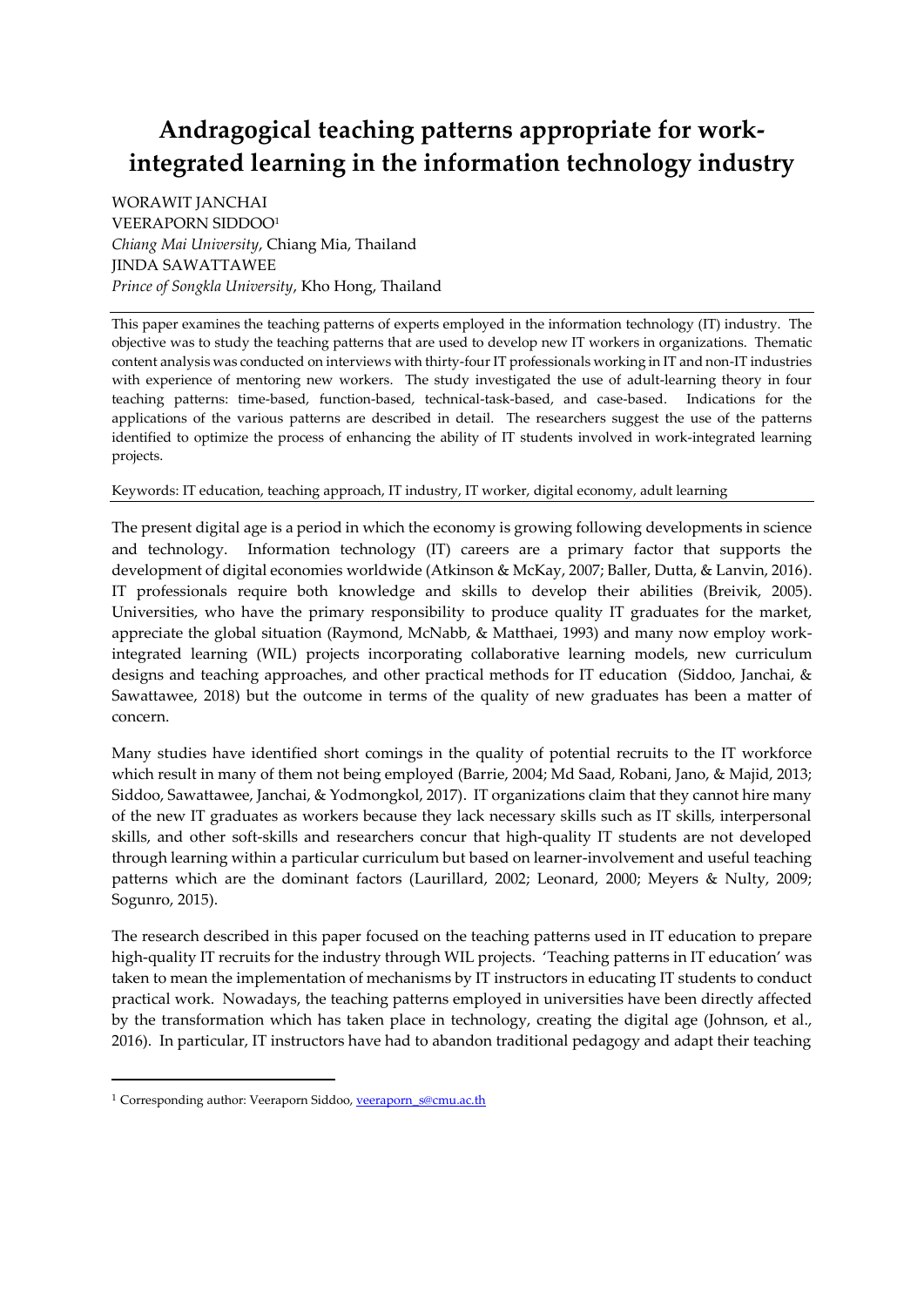patterns to achieve better learning outcomes (Mckenzie, Coldwell-Neilson, & Palmer, 2017). Moreover, besides including both theoretical and practical aspects, teaching needs to focus more on inculcating working skills necessary for future career advancement (Qenani, MacDougall, & Sexton, 2014). Instructors must impart not only foundational knowledge but also foster good learner behaviors including knowledge and skills and abilities required to satisfy the needs of the market (Sogunro, 2015).

Moreover, motivating students in higher education through the employment of approaches following the andragogy principle has been supported and teaching patterns in higher education now make regular use of methodologies derived from adult learning theory (Knowles, 1973; Fornaciari & Dean, 2014). Within adult learning theory, the term *andragogy* represents a vital principle in learning by adults, explaining how adult learning differs from a child's learning (Knowles, 1973). In teaching adults, educators must understand adult learning behavior because adults often have their own study objectives and motivation to learn (Merriam & Brockett, 2011; Wlodkowski & Ginsberg, 2017). Previous studies have proposed enhancing IT students' abilities by using teaching approaches and teaching techniques incorporating the andragogy concept, for example Boud, Cohen and Sampson (1999), Ellis (2007), Fee and Holland-Minkley (2010), Lederer and Raban (2001), Sixsmith and Litchfield (2010), Vihavainen, Paksula and Luukkainen (2011). However, the models and approaches proposed for IT students have usually been constructed based on theory or on classroom experiments, rather than from the experience of real workers in the IT industry. There has only been limited research exploring teaching patterns and their application by experienced IT professionals and there has been a lack of studies investigating particular teaching patterns to act as a guideline for IT instructors. As mentioned above IT professionals are developed based on knowledge and experience. Therefore, in IT education the instructors should learn from experts working in the IT industry and apply the teaching patterns as a means of enabling students to achieve broad-based learning outcomes before embarking on their careers.

This research therefore aimed to explore the teaching patterns adopted by IT experts to enable potential IT workers to achieve successful learning outcomes. The study was conducted based on interviews with IT experts engaged in mentoring new workers. Thematic content analysis was then employed to identify the main themes emerging from the interviews. The research question investigated was:

What kind of teaching patterns are used by mentors in the IT industry to develop new IT workers?

The findings illustrate how IT professionals enlighten new IT workers and the results will be useful in guiding higher education. IT instructors in universities and other teaching institutions can apply the results as teaching guidelines to help students to gain employment after graduating. The use of the teaching patterns identified in this WIL project is suggested in the discussion section.

# LITERATURE REVIEW

#### *Adult Learning Theory and Approaches Derived from it*

Adult learning can be explained as a cognitive process that occurs when adults are taught (Merriam & Brockett, 2011). In adult education, understanding adults' learning processes is essential. Instructors who know learners' study objectives will be able to create learner enthusiasm and thereby achieve learning outcomes (Sogunro, 2015).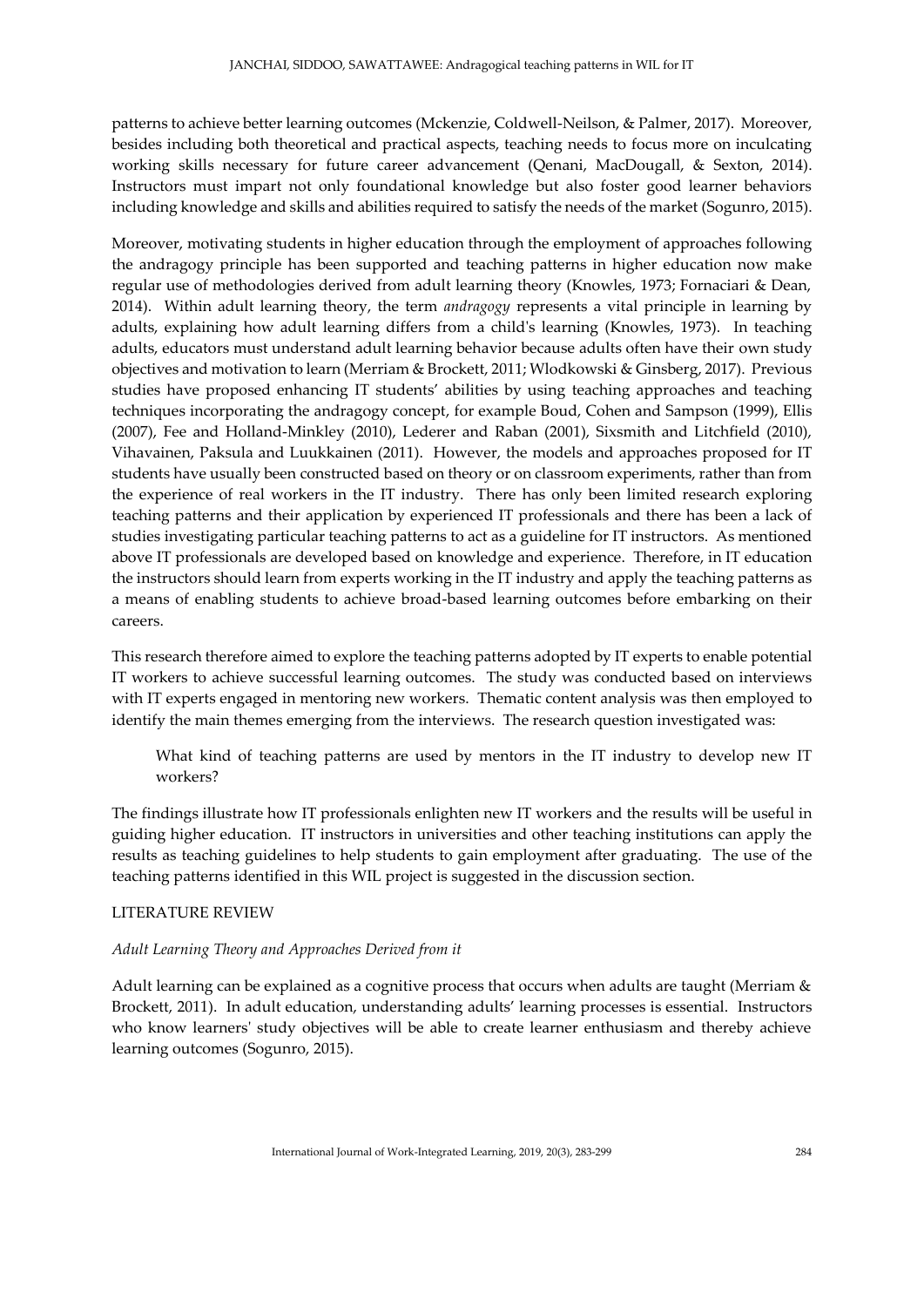Based on an andragogical model (Knowles, Holton, & Swanson, 1998) which focuses on how to teach adults, there are six principle assumptions of adult learning:

- 1. The need to know: Adults often want to know why they need to learn and what the benefits to their life will be. With that knowledge they will cooperate in learning.
- 2. The learner's self-concept: Adults often have their own needs. They like to take responsibility and need the freedom to manage their learning process. If the learning is contrary to their needs, adults may resist and refuse to cooperate in the learning.
- 3. The role of the learner's experience: Adults have different abilities and learning styles, depending on their experience. In addition, they need to share their knowledge and experiences with others and when the experience benefits others, adults also need praise or support for their efforts.
- 4. Readiness to learn: Adults are able to ascertain if a lesson or its content is useful to them and can support their real-life commitments.
- 5. Orientation to learning: The approach to adult learning should start with real situations or problems. Adults show interest in context because they can match cause and effect and they will be able to see how things will be beneficial to them.
- 6. Motivation: The most important motivation for adult learning is internal pressure, such as seeking job satisfaction, needing self-esteem, or improving quality of life.

Knowles et al. (1998) introduced the andragogical process model of teaching based on understanding the characteristics of adult learning and focused on the learner's participation. The process assists the learner in gaining the knowledge and skills they expect, and consists of the following eight steps:

- 1. Preparing learners: This step prepares learners to understand their own and others' learning styles and to share learning experience with others while undertaking collaborative activities. Also, an instructor may at this stage conduct a small project to encourage learners in the class.
- 2. Climate: In this step the instructor prepares the learning environment both physical and mental. The physical environment includes the classroom setting, the chairs, light, temperature, and resources for learning. The mental climate is about people and interpersonal factors.
- 3. Planning: This step involves planning to learn based on learner involvement. Participation in the detailed preparation for the achievement of the class goal increases learner engagement.
- 4. Diagnosing needs: In this step the learner's needs are analyzed. The instructor may encourage the learner to identify his/her learning objectives, such as what knowledge or competencies she/he wants to improve. Note that if the learner knows his/her goal, she/he will learn without compulsion.
- 5. Setting objectives: This is the step in which the learner's target is defined. The target should be practical; for example, the learner's objectives may be to increase programming knowledge and skills. Moreover, the objective should be based on the learner's needs.
- 6. Designing the learning plan: In this step a plan is drawn up based on the learner's needs and aspirations. Problems to be solved should be from the learner's area of interest. Learning methods should encourage learners to achieve their intended goals.
- 7. Learning activities: This is the operational step. The instructor should facilitate the learning according to the plan including stimulating the learner to solve problems by her/himself.
- *8.* Evaluation: The step in which the learning outcome is assessed. The evaluation criteria may include reaction evaluation, learning evaluation, behavior evaluation, result evaluation and the diagnosis of learning needs.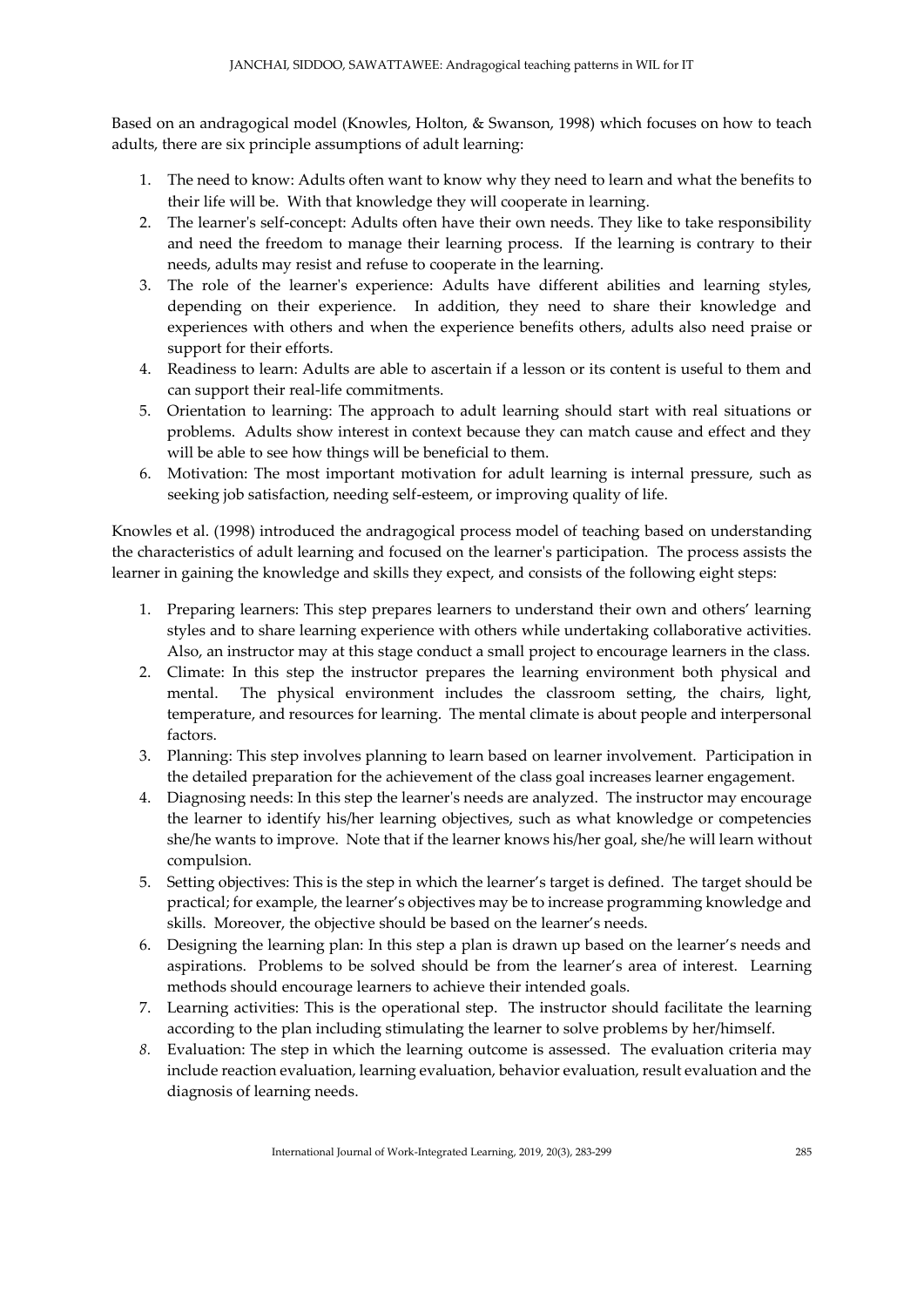## *Application of Andragogical Teaching Patterns in IT Education*

Fee and Holland-Minkley (2010) used a problem-based learning approach to increase students' learning performance. The instructor, who was a teacher with practical experience, was involved in the design of the curriculum, and the students who took part in the study were assigned to conduct projects in each subject. Vihavainen et al. (2011) applied the cognitive apprenticeship model with computer science students in a programming course. The process model focused on learning-by-doing activities which helped them to develop strong programing skills capable of being adapted to an advanced level. Ellis (2007) adopted self-directed learning theory in teaching a web-application design and development course. The study employed student-centered tasks; for example, the students were assigned to autonomous teams which were responsible for the detailed design of projects, and a selfevaluation system made the learners appreciate the outcomes they achieved using this methodology. The researchers claimed that the long-term outcome of this approach was an improvement in the students' habits and future work. Lederer and Raban (2001) found that IT students needed to operate independently in their management of the software development process of computer-based projects and Boud et al. (1999) used the peer-learning method to enhance student learning. During peerlearning, students had the freedom to work within their team and knowledge was transferred automatically within the group when the students shared their experience. Meanwhile Sixsmith and Litchfield (2010) promoted the teamwork skills of IT students by conducting a work-ready project and work-ready learning activities within an IT-management curriculum. The details of the method were adapted from previous literature and were based on the instructors' experience. The implementation of the work-ready concept helped the students to improve their collaborative decision-making and problem-solving.

## METHODOLOGY

#### *Thematic Content Analysis*

Thematic content analysis is a qualitative research methodology that utilizes data in the form of spoken or written texts and by coding the language used, identifies patterns or themes in the texts. The objective of thematic content analysis is focused on the meaning and interpretation of data based on a research interest. This methodology is flexible and useful for answering research questions. In this research, the process of thematic analysis proposed by Braun and Clarke (2006) was adapted to analyze the content of interviews conducted with the sample of IT experts described below.

#### *Population and Sampling*

The population sampled in this study was comprised of IT professionals in Thailand working in both IT and non-IT industries with mentoring experience. The participants were selected purposively from Prince of Songkla University's WIL project and were interviewed in relation to the teaching patterns they employ. The sample chosen consisted of 34 IT experts who had joined the WIL project in 2018. Appendix A shows details of the participants and their characteristics. Twenty of the interviewees were, at the time of the interview, working in the IT industry, while the other fourteen were working in non-IT settings, such as in the government sector, the financial sector, or the natural resource and energy sectors. All the participants had worked in various IT related positions for more than five years and over 70 % had at least fifteen years working experience. Therefore, confidence can be placed in the results of the study being derived from experienced IT workers.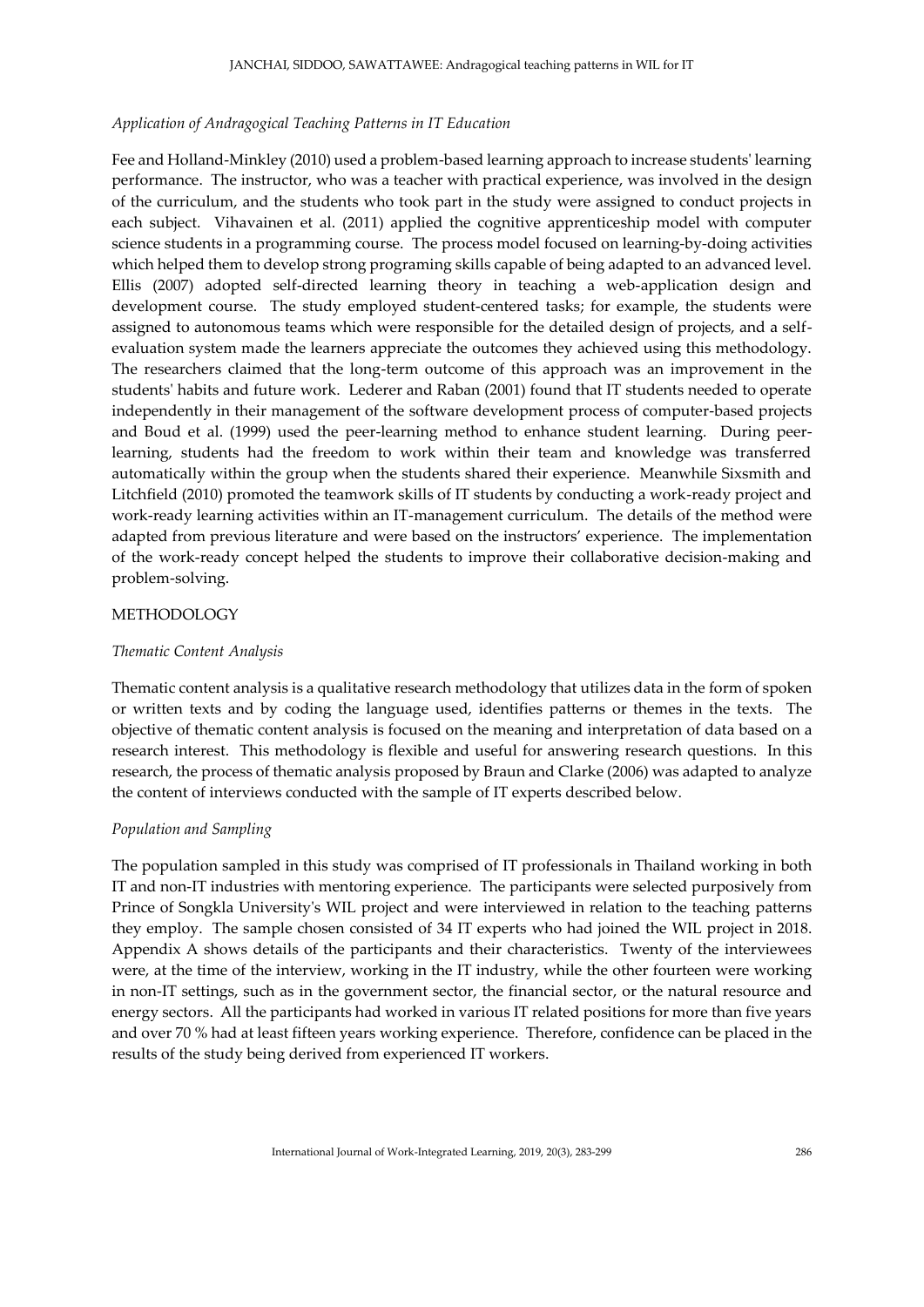# *Instrument and Reliability*

The researcher conducted semi-structured interviews to answer the research question. The interview questions were created based on the STAR (situation, tasks, actions and results) method, which is recognized in the field of human-resource development (Cook, 2009; Dmitrieva, Zaitseva, Kulyamina, Larionova, & Surova, 2014). The questions asked were specified in an interview template, which was then reviewed and validated by three IT academics and three IT professionals. These experts also assessed the questions based on the questionnaire research guide in Denscombe (2010) to ensure that complete, relevant and accurate information would be elicited. Ultimately, after minor comments from the six experts consulted, the contents of the interview template were edited, and the set of interview questions were declared suitable for use.

In summary the questions covered the following four subject areas:

- 1. Demographic information relating to the interviewee: Position, industry type, working experience, mentoring experience, responsibilities, customer sector.
- 2. Job assignment and goal expectations: Job details and responsibility of new IT workers; expectations regarding learning outcome of new IT workers.
- 3. Behavioral-based questions relating to situation, tasks, actions and results, training style, practical activities for new staff, teaching characteristics, teaching processes, teaching methods and evaluation processes.
- 4. Advantages and disadvantages of teaching patterns: Benefits and obstacles in applying each teaching pattern.

## *Data Collection*

The interviews with the 34 participants were conducted between January and July 2018 and each lasted between one and two hours. The interviews, which were conducted either face-to-face or by telephone, were recorded and transcripts were then prepared and sent to the interviewees to confirm that they represented an accurate record of the conversation.

#### *Analysis Procedures*

The thematic content process was then conducted (Braun & Clarke, 2006). A text analyzer tool was utilized to prepare descriptive statistics and a spreadsheet. Document software tools were used to code the content by themes and categories. The researchers adjusted the results and they were validated by IT experts who deemed the outcome of the analysis to be satisfactory following a triangulation approach (Denzin, 2009; Mathison, 1988).

For the "familiarizing yourself with your data" step the researchers read the thirty-four interview scripts to better understand the IT experts' opinions. Many experts answered the questions based on their experience and the results were not in sequence. Therefore, some interview scripts were rearranged by interview-question topic to facilitate analysis. Also, the verbal data from the interviews was transcribed into formal word and sentence structure.

The "generating initial codes*"* step was conducted based on the teaching patterns identified, to reflect the research question. A top-down approach was used, which allowed the researchers to comprehend the participants' opinions and allocate initial broad codes, which was followed by an in-depth analysis.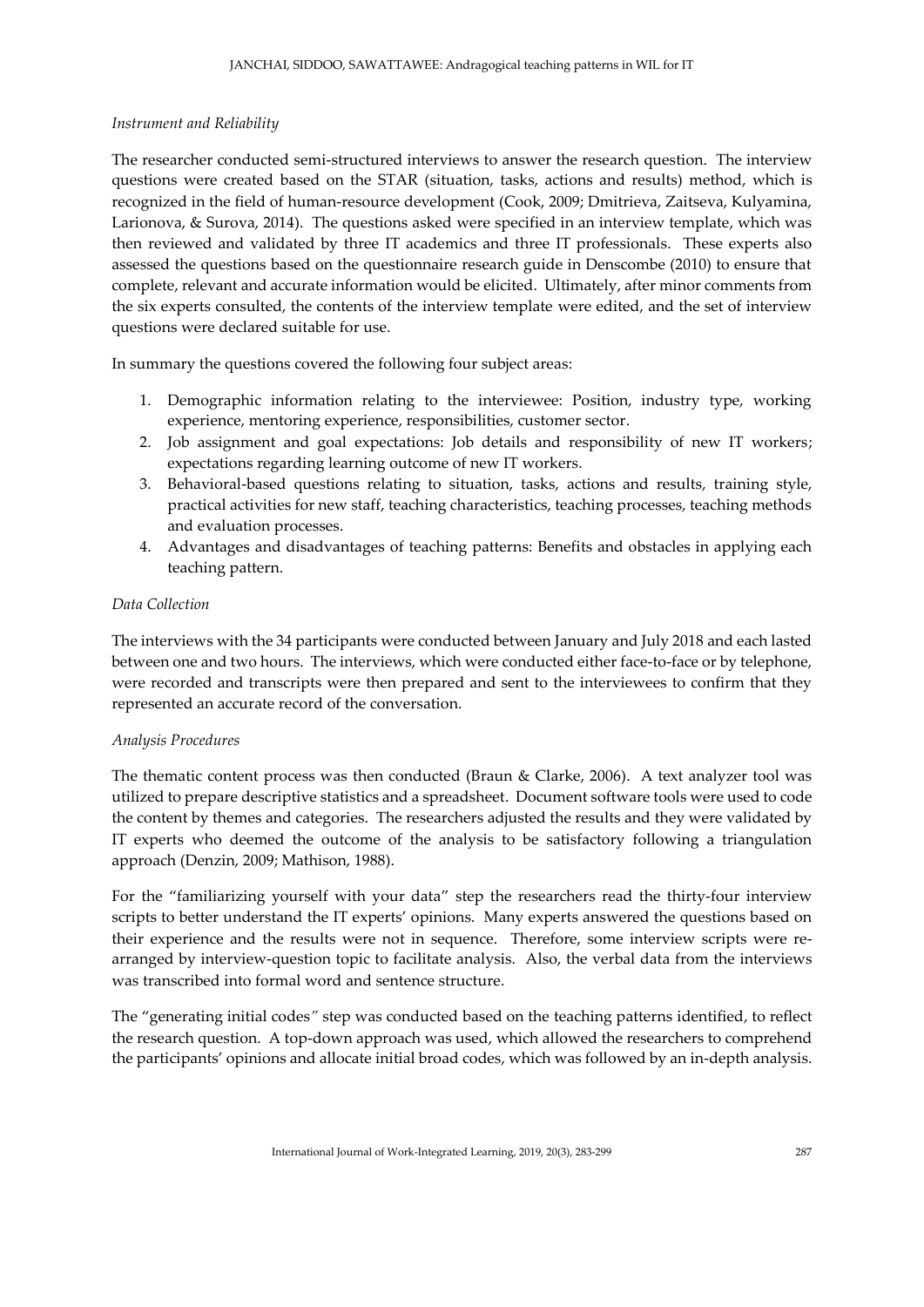The codes extracted are shown in Table 1. The meaningful words column reflects the aspects of the IT experts' training experience described during the interview.

TABLE 1: Examples of top-down-approach-driven codes of teaching patterns in thematic content analysis

| Sample of participants' opinion                                                                                                                                  | Meaningful words                                       | Coded for                               |  |
|------------------------------------------------------------------------------------------------------------------------------------------------------------------|--------------------------------------------------------|-----------------------------------------|--|
| (P5) We separate the training process into three periods,<br>introduction, practice, and evaluation.                                                             | three periods                                          | time division                           |  |
| (P9) The IT department teaches new IT workers by firstly<br>introducing the organization then focusing on practice,<br>and assigning a real job, and evaluation. | firstly introducing<br>thenand                         | training phase                          |  |
| (P3) The practice involves routine and specific jobs.                                                                                                            | routine/specific                                       | job function                            |  |
| (P4) We take care of the two main systems, which are the<br>software used in the organization and that sold to<br>customers.                                     | /software used in<br>organization /sold to<br>customer | system support                          |  |
| (P15) Our work responsibility emphasizes business<br>functions, and new staff should learn both business<br>knowledge and programming techniques.                | business<br>function/programming<br>techniques         | job function,<br>necessary<br>knowledge |  |
| (P10) Mentors will ask about the junior's programming<br>ability because most work is related to writing<br>programs.                                            | programming/writing<br>programs                        | programming<br>related                  |  |
| organization requires technical sales<br>(P25)<br>The<br>The training process combines in-depth<br>engineers.<br>technical knowledge and sales techniques.       | in-depth technical<br>knowledge /sales techniques      | specific function                       |  |
| (P14) New staff will be educated using previous<br>customers' problems.                                                                                          | previous customer problem                              | case study                              |  |

After allocating codes, the searching for themes step was conducted. There were seven potential categories derived from the interview data. Figure 1 illustrates the possible categories and the codes extracted.

The next step of the thematic analysis process was reviewing themes in which the level 1 and 2 codes were refined. This process reconsidered the evidence from the data by collapsing or splitting the thematic map. For example, Figure 1 included time division and training phase as original themes. But when reconsidering the meaning of the data, the words time and phase had a similar purpose in terms of the IT experts' experience. Therefore, the researchers collapsed the two themes into one meaning which was time. The other themes were reconsidered as well and the revised thematic map is shown in Figure 2.

After critiqued the result, the step of defining and naming themes were done. The researchers considered the theme framework based on the research question. The final main theme, categories, and sub-categories related to teaching patterns are presented in Figure 3.

In the last step, producing the report, the research team reviewed the details to be presented to answer the research question. The results of the analysis are presented in the following section.

International Journal of Work-Integrated Learning, 2019, 20(3), 283-299 288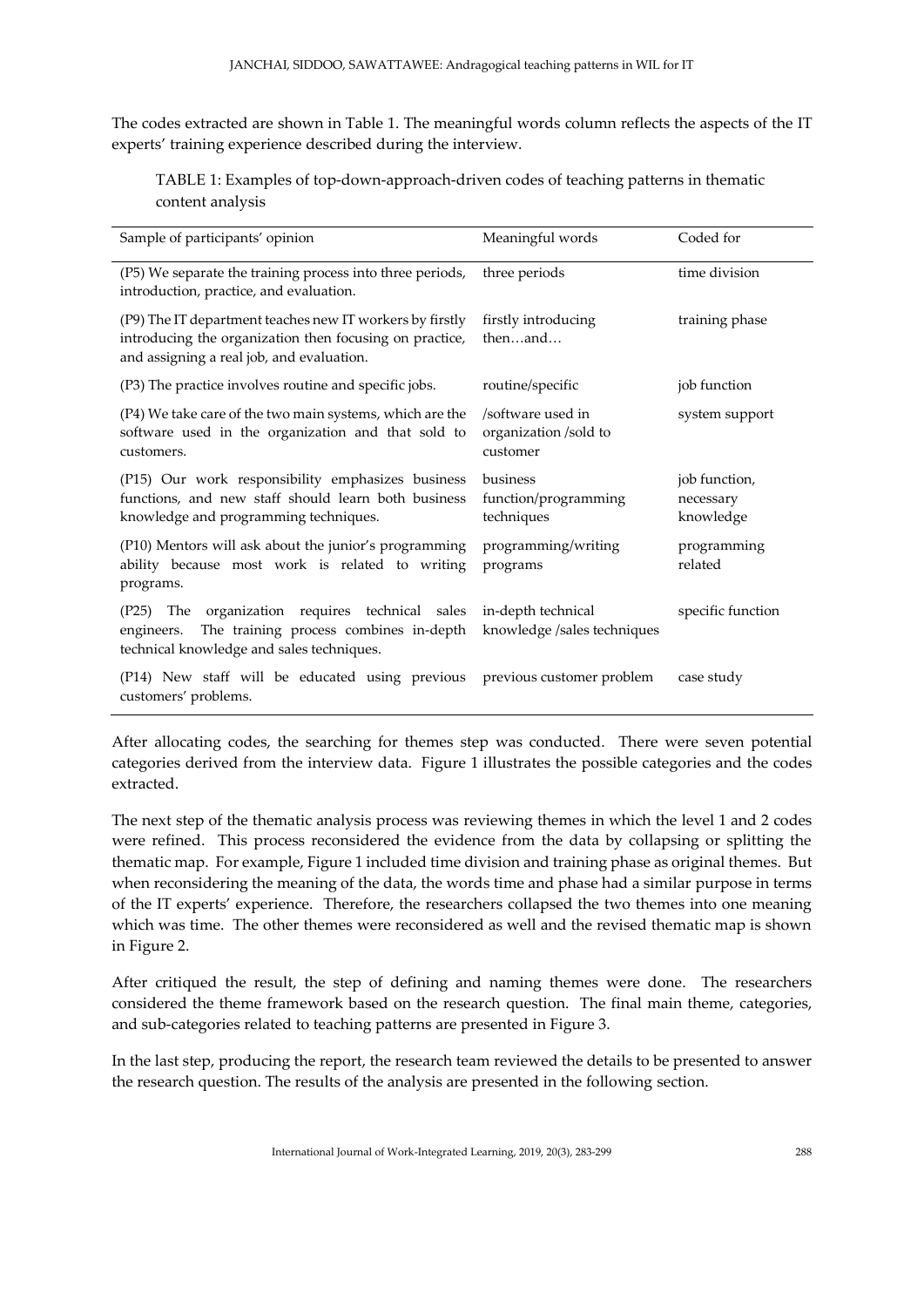

FIGURE 1: Initial thematic map of teaching patterns in the IT industry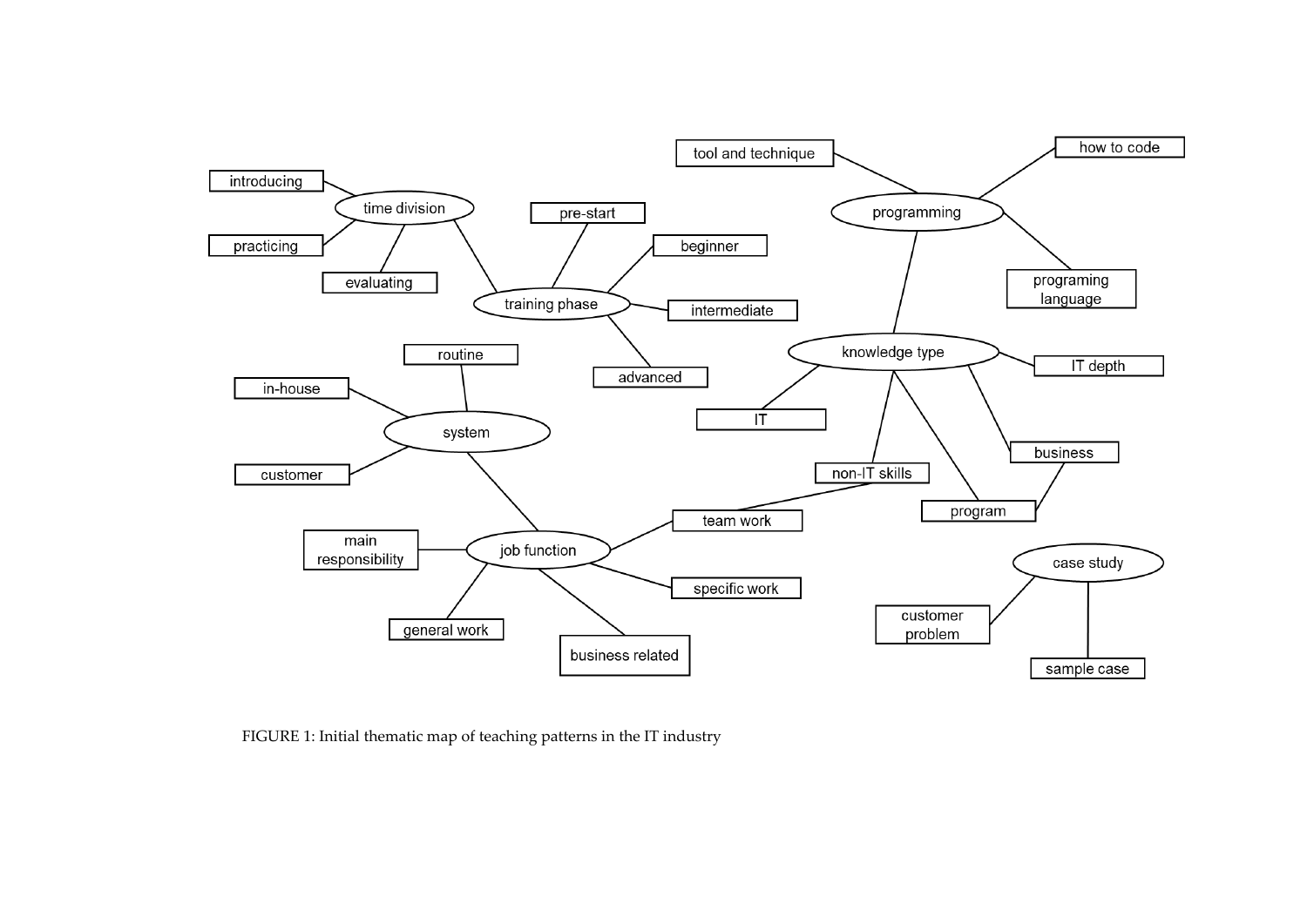

FIGURE 2: The thematic map of teaching patterns in the IT industry after analysis process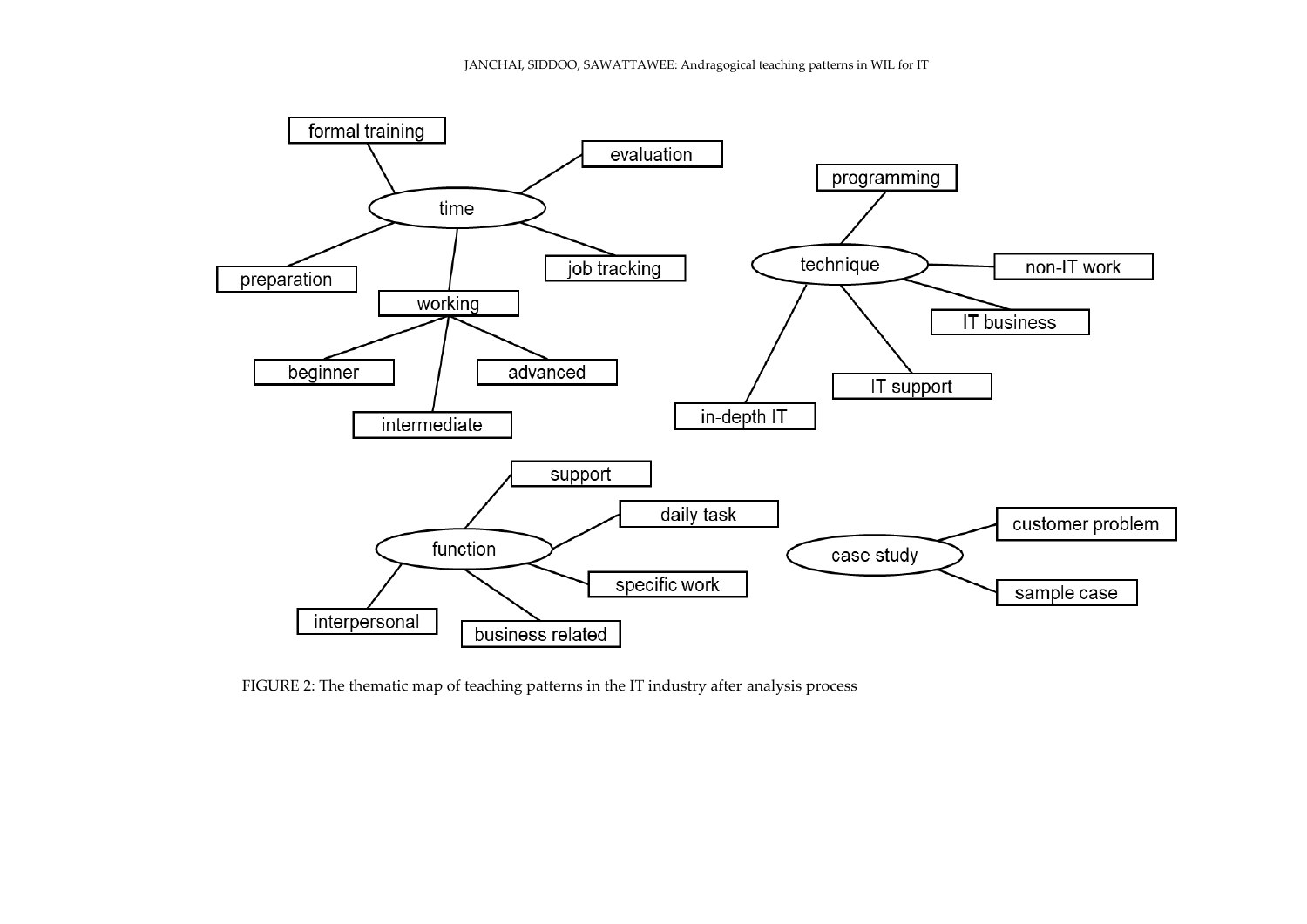

FIGURE 3: The four categories of teaching patterns in the IT industry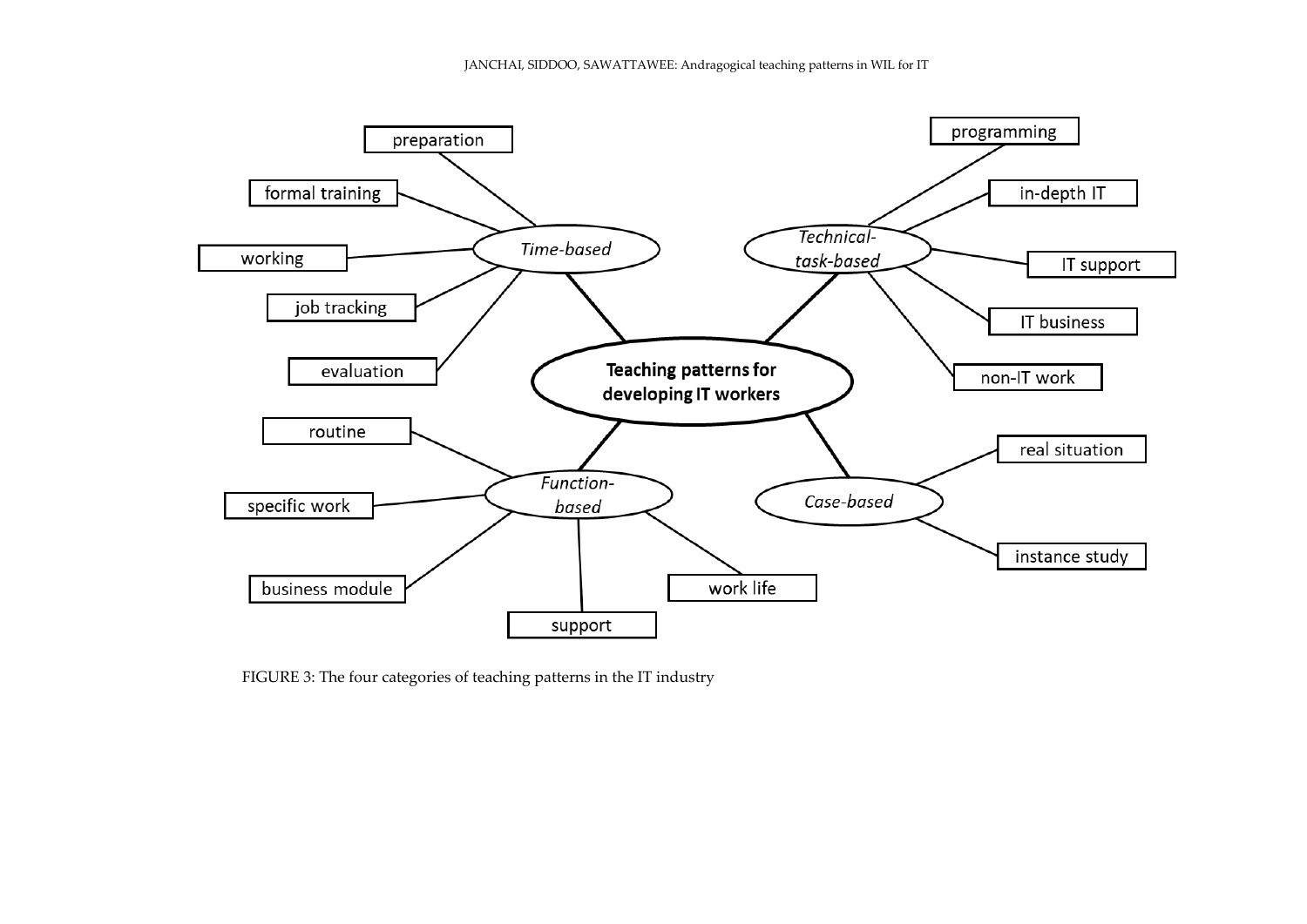# RESULTS

The main theme detected was *teaching patterns for developing IT workers* of which four were identified: time-based, function-based, technical-task-based, case-based. Most of the answers from the IT experts were similar: Experienced mentors favored a style of teaching patterns based on trial and error. During the training period, the mentors often integrated various teaching methods to guide a learner.

The four patterns that the IT experts used when teaching new staff were designated as time-based, function-based, technical-task-based, and case-based. From the contents of the interviews, the timebased model was the most popular followed by the function-based and technical-task-based models. The least favored model was the case-based model. The IT experts preferred to teach learners based on job responsibilities.

## *Time-Based Pattern*

The objective of the time-based pattern was to gradually familiarize new employees with their job. Mentor controlled the time and master the content of the lesson. The typical process involved teaching from simple to complicated tasks. For example, some IT experts separated periods into early term, medium term and follow up term. Some IT experts said that this model reduced the pressure on new employees. The time-based stages suggested by the IT experts are described in Table 2.

| Period                   | Descriptions                                                                                                                                                                                                                                                        |
|--------------------------|---------------------------------------------------------------------------------------------------------------------------------------------------------------------------------------------------------------------------------------------------------------------|
| Period A:                | Activity organized by human resource department, sometimes called an orientation day.                                                                                                                                                                               |
| Formal training          | All new staff are informed regarding the organization, its vision, strategy, and their role<br>in it.                                                                                                                                                               |
| Period B:<br>Preparation | Preparation of new IT workers before performing their job. Explaining working task;<br>new workers are given a task based on already completed work and allowed to practice<br>with a real case. The focus is on routine work rather than ad hoc or difficult work. |
| Period C:                | Actual work process. The mentor will assign a task to the new worker. The degree of                                                                                                                                                                                 |
| Working                  | difficulty of work tasks will increase with the variety and challenge of tasks during this<br>period.                                                                                                                                                               |
| Period D:                | The job follow-up stage. The mentor often assesses the new worker based on their work                                                                                                                                                                               |
| Job tracking             | product and working style. Experience can be shared to support successful working.                                                                                                                                                                                  |
| Period E:<br>Evaluation  | The process of assessing whether new employees can work with their team. The mentor<br>will inform the new worker in detail about the evaluation result.                                                                                                            |

#### TABLE 2: Time-based teaching pattern used by IT professionals

#### *Function-Based Pattern*

The interview results suggest that this model is suitable for IT jobs related to business functions, such as sales and marketing, finance, or health and safety. The purpose of this model was to foster business knowledge and problem-solving techniques concurrently in new workers. The learning process was primarily separated into functions. Some IT experts divided their function-based teaching into routine functions such as daily supporting tasks and functions including ad hoc tasks. Table 3 illustrates the process tasks that the IT experts used in their mentoring system.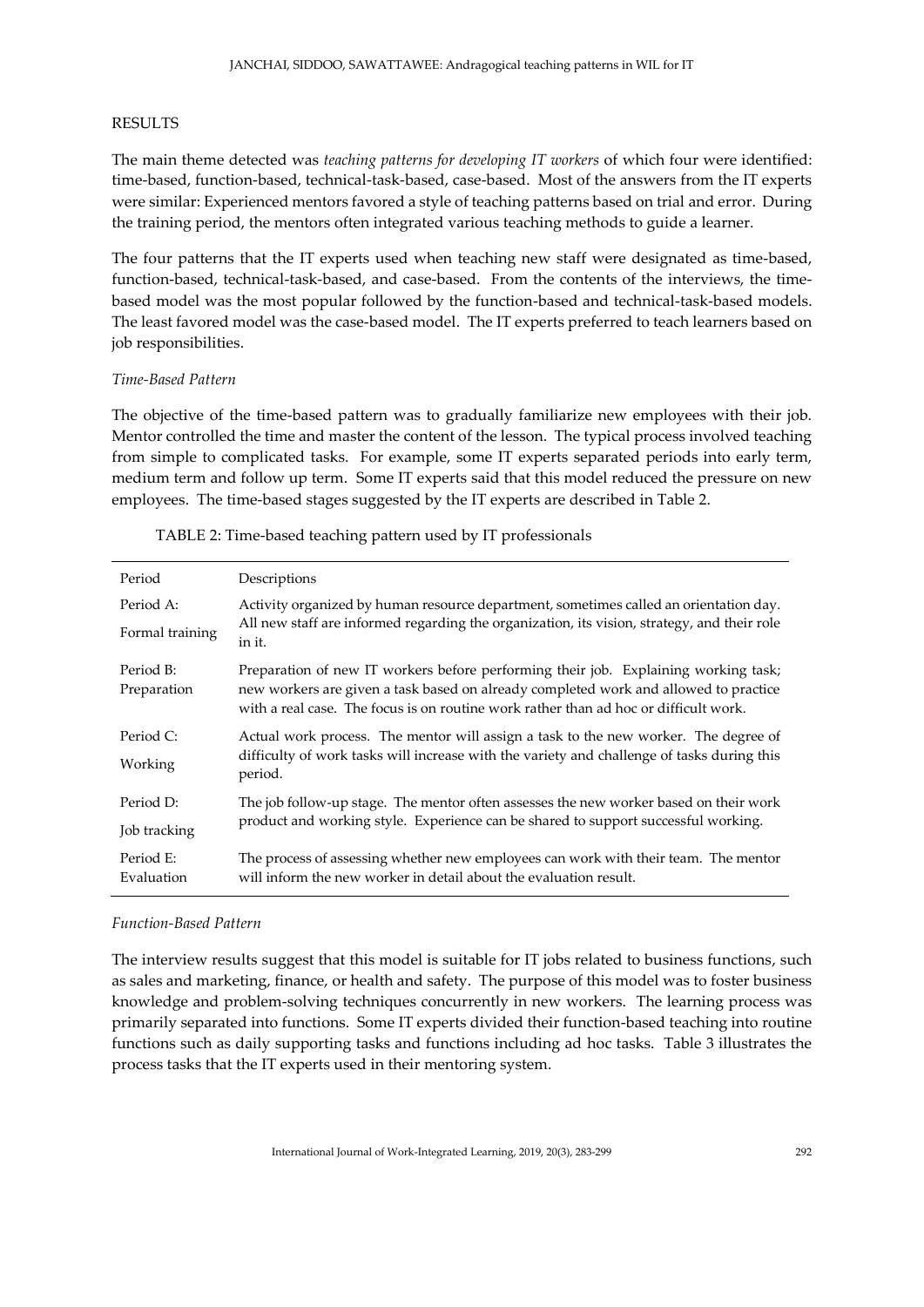| <b>Functions</b>               | Descriptions                                                                                                                                                                                                          |
|--------------------------------|-----------------------------------------------------------------------------------------------------------------------------------------------------------------------------------------------------------------------|
| Function A:<br>Routine work    | Routine work can mean daily jobs or tasks that employees perform every day. Most<br>jobs have a workflow direction. New staff can study previous cases and apply the<br>lessons-learned to their assignments.         |
| Function B:<br>Specific work   | Specific work can mean difficult tasks or ad hoc tasks. The performance of this kind of<br>work needs in-depth IT skills. New staff will be assigned specific responsibilities<br>depending on the mentor's decision. |
| Function C:<br>Business module | Jobs will be given by business modules such as sales and marketing, finance and<br>accounting, or inventory. Knowledge is learned and working procedures are performed<br>by new staff.                               |
| Function D:<br>Support         | Work tasks that focus on customer service including in-house support. These tasks<br>require both IT skills and soft skills, such as communication and presentation skills, and<br>adaptability.                      |
| Function E:<br>Work life       | Topics which are not part of the workload, such as the IT-professional career path and<br>how to work with different people. Work life topics can help new staff to relax and be<br>happy in their jobs.              |

TABLE 3: Function-based teaching pattern used by IT experts.

# *Technical-Task-Based Pattern*

IT experts whose jobs focused on specific tasks, such as programming, sales or graphic design, often used this teaching pattern. The model's objective was to teach in-depth knowledge and tasks directly. Mentors will differentiate task types based on the main job responsibility. For example, for important jobs, such as selling IT technology and software to customers, junior workers should have both IT knowledge and marketing techniques and the mentor will train the junior worker for the two main tasks: IT and marketing. During training, the junior worker might be asked to deal with the customer by her/himself. All the IT experts who employed this pattern believed that experience from real situations would increase the new employee's confidence. The various aspects of the technical-taskbased pattern used by the IT experts are shown in Table 4.

| Technical                   | Description                                                                                                                                                                                                                                  |  |  |  |
|-----------------------------|----------------------------------------------------------------------------------------------------------------------------------------------------------------------------------------------------------------------------------------------|--|--|--|
| Technical A:<br>Programming | Tasks focused on the ability to code in any programming language. Database and<br>management systems are introduced. Tasks performed by new workers will start at the<br>beginner level and will gradually progress to specialized programs. |  |  |  |
| Technical B:<br>In-depth IT | The tasks under this heading relate to specialized technology such as artificial<br>intelligence, robotics or so called, big data. This kind of task requires in-depth<br>knowledge and experience to be taught by the mentor.               |  |  |  |
| Technical C:<br>IT support  | This type of function is often found in companies that sell specialized technology or<br>software. The job requires in-depth technical knowledge to solve customer problems.                                                                 |  |  |  |
| Technical D:                | Combined tasks that require both IT and business skills to perform. These tasks may<br>pertain to technical sales or sales engineer positions as well as other related areas.                                                                |  |  |  |
| IT business                 |                                                                                                                                                                                                                                              |  |  |  |
| Technical E:                | Work is focused on soft skills such as the skills necessary to deal with customers,<br>negotiations, communication and bargaining.                                                                                                           |  |  |  |
| Non-IT works                |                                                                                                                                                                                                                                              |  |  |  |

TABLE 4: Technical-task-based teaching pattern used by IT experts.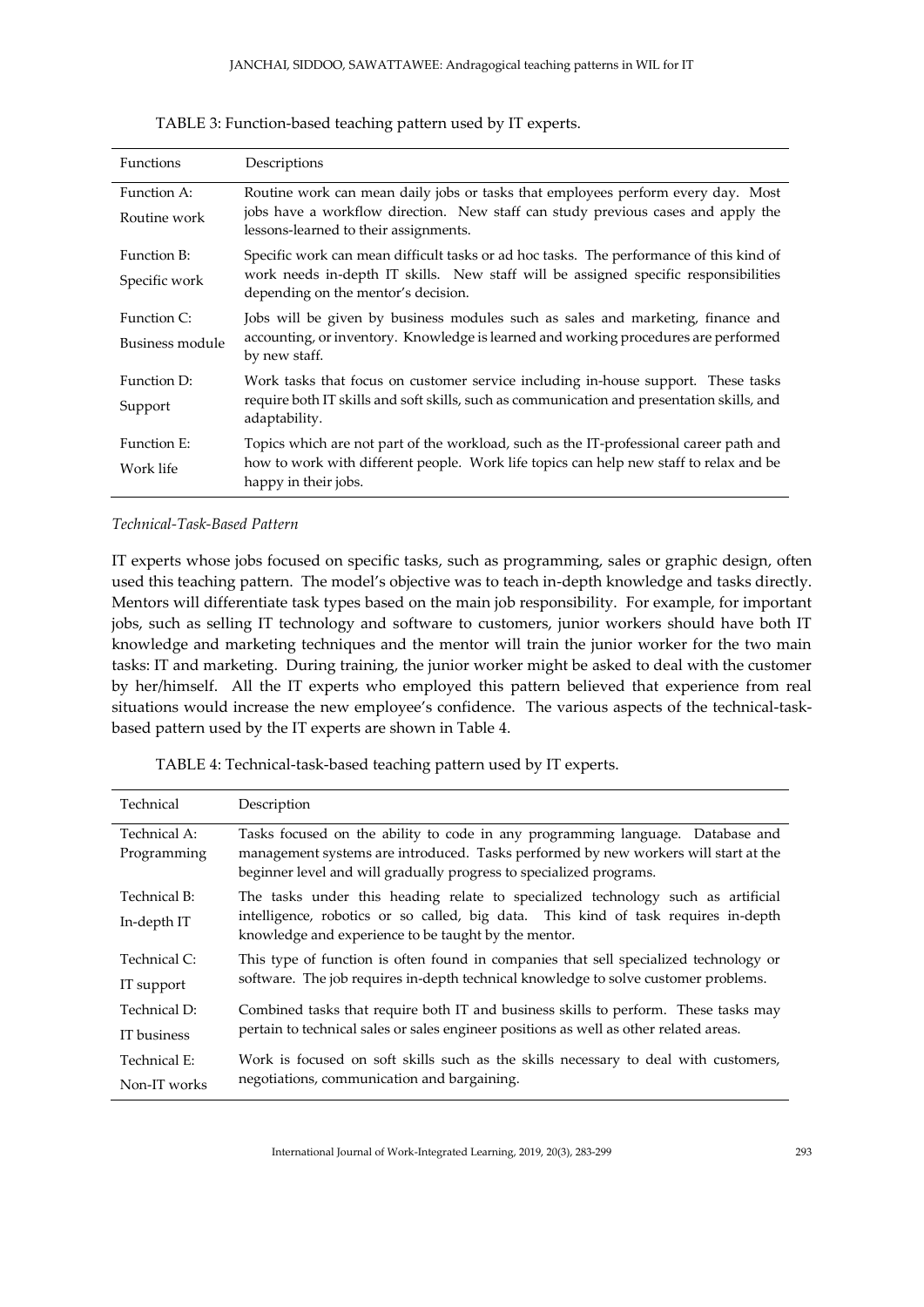# *Case-Based Pattern*

Software development experts favored the case-based teaching pattern. The objective of the learning process is first, to identify problems and then to teach based on them. The cases used can be either real problems or hypothetical examples. In this process the mentor outlines a problem to the new worker, who is then allowed to solve it by her/himself. The mentor always guides the junior worker on how to solve the problem the first time. While working, the mentor will introduce aspects of the job and its responsibilities. However, when dealing with real customers, the IT experts suggested that they would work closely with the junior worker. The findings related to the case-based pattern are summarized in Table 5.

| Cases          | Description                                                                              |  |  |  |
|----------------|------------------------------------------------------------------------------------------|--|--|--|
| Type A:        | A task is based on a real situation not something hypothetical. The mentor uses the real |  |  |  |
| Real situation | problem as the basis and then teaches other related topics and skills. The concern with  |  |  |  |
|                | using real cases was that there might be errors in the actual work.                      |  |  |  |
| Type B:        | Sometimes called a case study. The tasks used by the mentor to train new staff are       |  |  |  |
| Instance study | simulated, possibly based on a real problem which has already been solved. The mentor    |  |  |  |
|                | uses the sample problem as a case study. New workers can try to solve the problem by     |  |  |  |
|                | using whatever methods they think may be appropriate.                                    |  |  |  |

TABLE 5: Case-based teaching pattern used by IT experts.

# DISCUSSION

The research question presented in the introduction: What kind of teaching patterns are used by mentors in the IT industry to develop new IT workers? is discussed in this section. The results of the analysis of the interview data relating to the teaching patterns favored by the IT experts suggest that the andragogy concept was used to develop new IT workers. The findings show that the IT experts took account of the assumptions underlying adult learning: the need to know, the learner's self-concept, the role of learner experience, readiness to learn, orientation to learning and motivation (Knowles, 1973). When mentoring, the IT experts firstly took account of the learner's background and the job objectives, then tailored their teaching style to increase learner motivation and working performance.

The four teaching patterns employed in the IT industry were consistent with an andragogical process model (Knowles et al., 1998). The 34 experts created an appropriate working environment, which included team collaboration as its framework. Good preparation affects new workers' feelings (Jain & Kaur, 2014). The mentors provided necessary information about the team and individual responsibilities while introducing new employees to the corporate mission. Shared experiences and needs were communicated between the mentor and the learner at this step. The mentor identified the purpose of learning before commencing teaching. The IT experts believed that learning occurs when a learner realizes why she/he needs to know something that will benefit her/his life or career (Knowles, 1973). The teaching patterns and activities used encouraged new IT workers to appreciate the relevance of their tasks and to recognize the direction of their career growth. Thus, the motivation to learn was encouraged by the mentor. Within the patterns, learning can be evaluated based on action (Schunk, 1991) and learning success in the digital age can be defined as a person achieving their work goals within their working experience under different situations (Adamson, Doherty, & Viney, 1998; Gunz & Heslin, 2005; Judge, Cable, Boudreau, & Jr., 1995). It was notable that all the IT experts assessed junior workers along various dimensions such as work results, actions, and soft skills (e.g., attitude and interpersonal skills).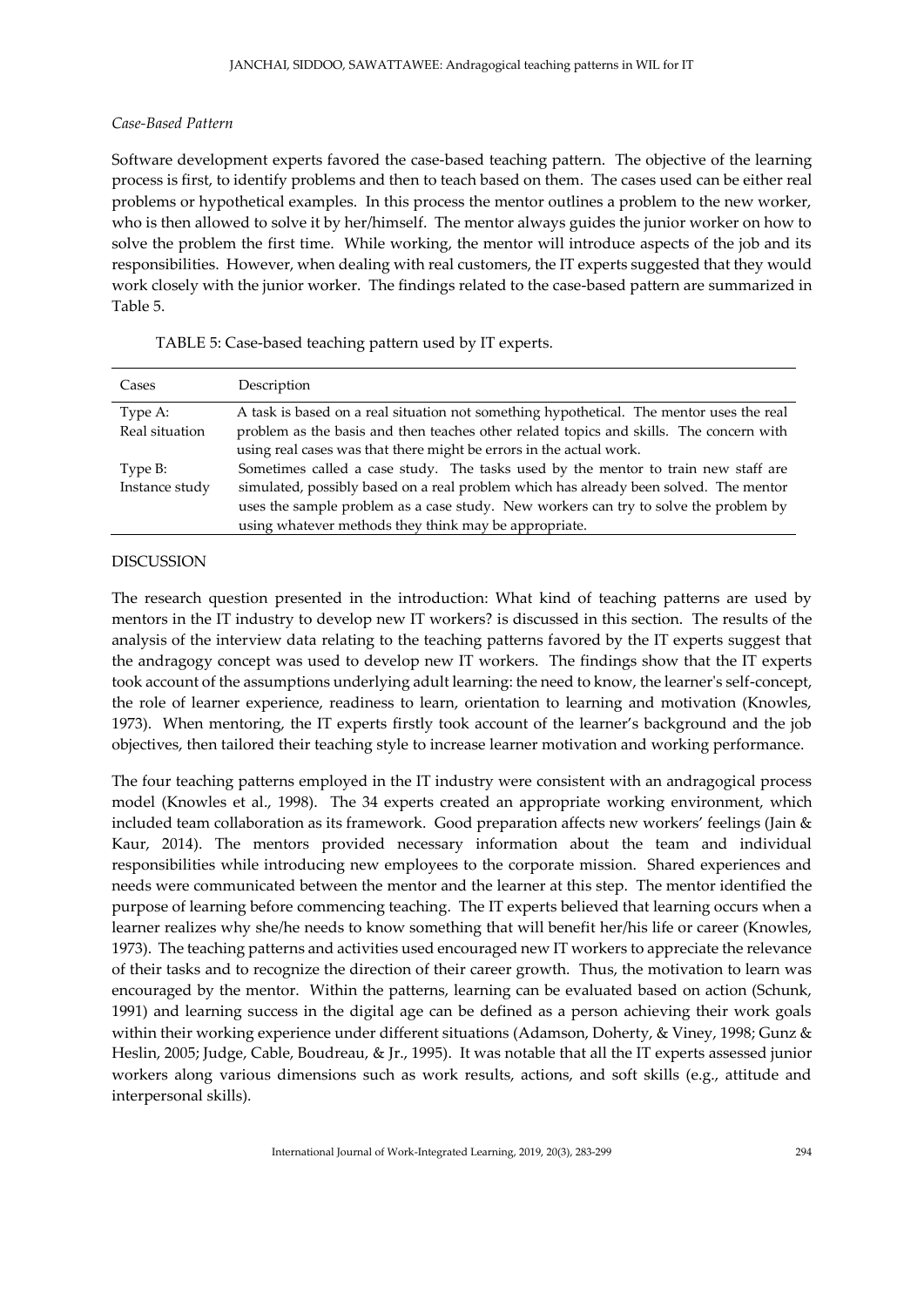In terms of career suitability, based on the interview contents, the function-based pattern was preferred for non-programming jobs, such as IT support, IT consulting and testing because the main job characteristics were more concerned with the business. Teaching by functions helped to improve the learner's business skills as well as their IT skills. In contrast technical-task-based and case-based patterns were preferred for programming jobs, IT technical and specialized work. The IT experts specializing in software development first covered basic programming languages then linked them to problem solving through in-depth programming. The time-based pattern can, however, be used for any IT job since the IT experts believed that this pattern was easy to understand and implement.

One significant observation was that teaching with the patterns used by the IT experts fostered the learner's self-directed learning skills (Grow, 1991). The mentor's role was thus that of facilitator rather than teacher because in the IT industry, ability is best constructed from one's own experience. This perspective was also identified by Ellis (2007) who suggested that self-directed learning skills are necessary for IT students and their future work. The suitability of a mentor for her/his role will promote other learner skills beyond purely academic knowledge as was also found by Vihavainen et al. (2011) who recommended promoting student activities which inculcate skills outside of IT, such as workinglife skills, while studying.

# *The Application of Andragogical Teaching Patterns in WIL*

The implementation of WIL combines both main processes and support processes (Siddoo et al., 2018). The teaching patterns identified in this research can be suitably applied in WIL supporting operations, that is as teaching approaches or as practice methods either as a facet of curriculum design or based on their adoption by instructors. Figure 4 presents the implementation guidelines, the objective of which is to increase IT students' abilities in both IT and non-IT skills before they commence work. The WIL process roles are those of the instructor as facilitator and the student as learner. The process combines five steps. The success of each activity depends upon instructor and student collaboration. The learning goal is determined by the career interest of the student (Debuse & Lawley, 2009). The learning goal can for example be career competency, or career work target (VahidGarousi, KaiPetersen, & BarisOzkan, 2016). Next, the instructor and the student have to jointly adapt the class in order to achieve the learning goal, including climate setting, which is the creation of an environment that supports the training system. The climate includes both the physical and mental environment (Chandrasekar, 2011). After drawing up a learning plan and creating suitable atmospheres, learning is conducted based on the training system. The learning outcome is evaluated in the evaluation step and the instructor and student use the assessment result as a lesson-learned in reconsidering the learning goal and class design.

As shown in Figure 4, the teaching patterns identified in this study can be used in any of the steps in the WIL implementation process. In the learning goal step, the teaching patterns support the instructor by allowing him to take into consideration the student's career interest as well as in facilitating his/her planning of the class layout and teaching direction. In the class design step, teaching patterns are a design tool. The instructor can adopt the teaching patterns which match the student's career goal and apply components of the pattern in order to achieve the learning goal. The student can also be involved in class design, which creates a learning ecology, through which their career goal can be achieved based on the teaching patterns adopted. Each teaching pattern requires a different learning environment and creating a suitable learning environment will facilitate the instructor's role and promote the learner's motivation (Chandrasekar, 2011). In the training system stage, the teaching patterns will help to develop student talents. The instructor can directly use teaching patterns or adapt the methods as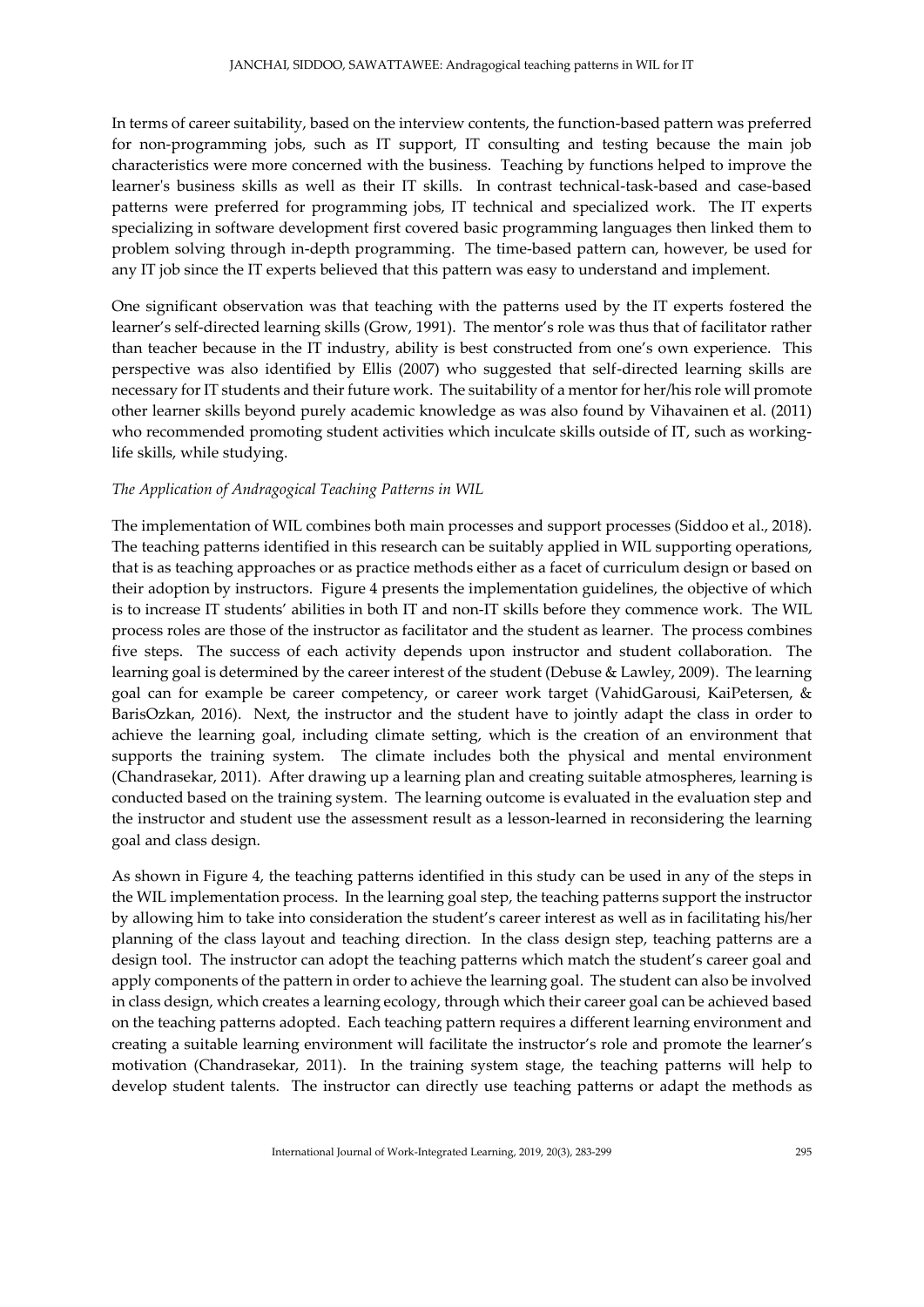appropriate. After completing the class, the instructor and student jointly conduct the assessment process. Teaching patterns and their components help the participants to determine the meaning of success. Moreover, the training experience should be a sharing process and the results of the evaluation will allow the instructor to adjust her/his teaching method and allow the student to improve her/his performance.





# CONCLUSION AND FUTURE WORK

This research investigated the teaching patterns employed by IT experts involved in mentoring new IT workers. The descriptions used in each teaching pattern were also explored. The time-based model was generally selected when mentoring new IT workers. However, some of the IT experts chose the function-based model for IT jobs related to the IT business rather than programming, while the technical-task-based model was favored for programming. Finally, the case-based model was suitable for jobs involving customer problems and programming.

Based on the results of the thematic content analysis conducted in this study, within the IT industry there was no single pattern that met all the needs of developing new IT workers. All types of teaching patterns had their purpose. The approaches used to teach junior workers depend on many factors such as the mentor's background and knowledge, learner involvement and the environment (Craig, Allen, Reid, Riemenschneider, & Armstrong, 2013; Felder & Silverman, 1988; Jain & Kaur, 2014).

However, the findings demonstrate the relevance of adult learning theory. In real working situations, teaching new graduates as adults is the most suitable approach. The results of this research will encourage the use of the patterns identified in this study in WIL projects, as teaching strategies and in the design of curriculums employed in academic situations, because they have been found to be the most effective by the IT experts who participated in this study. The university may modulate the teaching policy by study this research result. Establishing a proactive plan to contact the industry in bringing the knowledge they have with the teachers or even welcome industry to join coaching students before graduation should be concerned. Applying research results in the early stages can begin by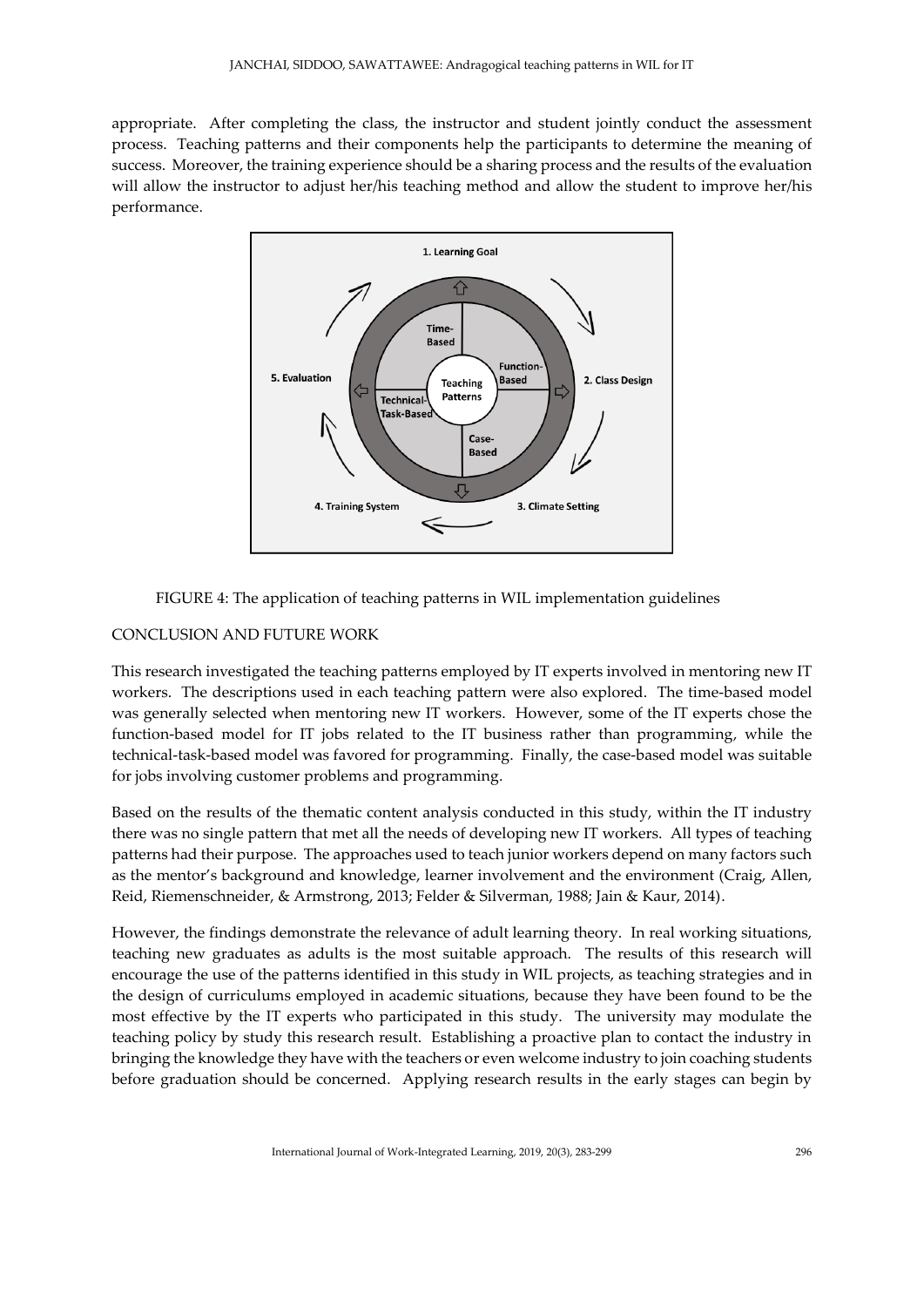inserting teaching patterns in the classroom or creating a short training course for students in the cooperative education program. After learning the patterns, the university may tailor the patterns that suit for all participants to the course or subject that required IT capabilities. The limitation of the research was that the context was confined to Thailand and the participants were recruited only from one university's WIL project. The expansion of the study area and sample employed in future work would extend the applicability of the results.

## REFERENCES

- Adamson, S. J., Doherty, N., & Viney, C. (1998). The meanings of career revisited: Implications for theory and practice. *British Journal of Management, 9*(4), 251-259.
- Atkinson , R. D., & McKay, A. S. (2007). *Digital prosperity: Understanding the economic benefits of the information technology revolution*. Washington, DC The Information Technology & Innovation Foundation.
- Baller, S., Dutta, S., & Lanvin, B. (2016). *The global information technology report 2016.* Geneva, Switzerland: World Economic Forum.
- Barrie, S. C. (2004). A research‐based approach to generic graduate attributes policy. *Higher Education Research & Development, 23*(3), 261-275.
- Boud, D., Cohen, R., & Sampson, J. (1999). Peer learning and assessment. *Assessment & Evaluation in Higher Education, 24*(4), 413- 426.
- Braun, V., & Clarke, V. (2006). Using thematic analysis in psychology. *Qualitative Research in Psychology, 3*(2), 77-101.
- Breivik, P. S. (2005). 21st century learning and information literacy. *Change: The Magazine of Higher Learning, 37*(2), 21-27.
- Chandrasekar, K. (2011). Workplace environment and its impact on organisational performance in public sector organisations. *International Journal of enterprise Computing and Business Systems, 1*(1), 1-19.
- Cook, S. (2009). *Coaching for high performance: How to develop exceptional results through coaching.* Ely: UK: IT Governance Publishing.
- Craig, C. A., Allen, M. W., Reid, M. F., Riemenschneider, C. K., & Armstrong, D. J. (2013). The impact of career mentoring and psychosocial mentoring on affective organizational commitment, job involvement, and turnover intention. *Administration & Society, 45*(8), 949-973.
- Debuse, J., & Lawley, M. (2009). Desirable ICT graduate attributes: Theory vs. practice. *Journal of Information Systems Education, 20*(3), 313-323.
- Denscombe, M. (2010). *The good research guide: For small-scale social research projects.* Berkshire, UK: McGraw-Hill.
- Denzin, N. K. (2009). *The research act: A theoretical introduction to sociological methods.* New York, NY: Routledge.
- Dmitrieva, N. V., Zaitseva, N. A., Kulyamina, O. S., Larionova, A. A., & Surova, S. A. (2014). Scientific and theoretical aspects of the staff recruitment organization within the concept of "talent management". *Asian Social Science, 11*(3), 358-365.
- Ellis, H. J. (2007). An assessment of a self-directed learning approach in a graduate web application design and development course. *IEEE Transactions on Education, 50*(1), 55-60.
- Fee, S. B., & Holland-Minkley, A. M. (2010). Teaching computer science through problems, not solutions. *Computer Science Education, 20*(2), 129-144.`
- Felder, R. M., & Silverman, L. K. (1988). Learning and teaching styles in engineering education. *Engineering Education, 78*(7), 674-681.
- Fornaciari, C. J., & Dean, K. L. (2014). The 21st-century syllabus: From pedagogy to andragogy. *Journal of Management Education, 38*(5), 701-723.
- Grow, G. O. (1991). Teaching learners to be self-directed. *Adult Education Quarterly, 41*(3), 125-149.
- Gunz, H. P., & Heslin, P. A. (2005). Reconceptualizing career success. *Journal of Organizational Behavior26*(2), 105-111.
- Jain, R., & Kaur, S. (2014). Impact of working environment on job satisfaction. *International Journal of Scientific and Research Publications, 4*(1), 1-8.
- Johnson, L., Becker, S. A., Cummins, M., Estrada, V., Freeman, A., & Hall, C. (2016). *NMC horizon report: (2016 higher education edition).* Austin, TX: The New Media Consortium. Retrieved, from https://www.learntechlib.org/p/171478
- Judge, T. A., Cable, D. M., Boudreau, J. W., & R. D., Jr. (1995). An empirical investigation of the predictors of executive career success. *Personnel Psychology, 48*(3), 485–519.
- Knowles, M. (1973). *The adult learner: A neglected species.* Houston, TX: Gulf Publishing.
- Knowles, M. S., Holton, E. F., & Swanson, R. A. (1998). *The adult learner: The definitive classic in adult education and human resource development* (5th ed.). Houston, TX: Gulf Publishing.
- Laurillard, D. (2002). *Rethinking university teaching: a conversational framework for the effective use of learning technologies.* London, UK: Routledge.
- Lederer, B., & Raban, R. (2001). Autonomy, uncertainty and peer learning in IT project work. In D. Boud, R. Cohen, & J. Sampson (Eds.), *Peer learning in higher education: learning from and with each other* (pp. 128-140). Kogan Page

International Journal of Work-Integrated Learning, 2019, 20(3), 283-299 297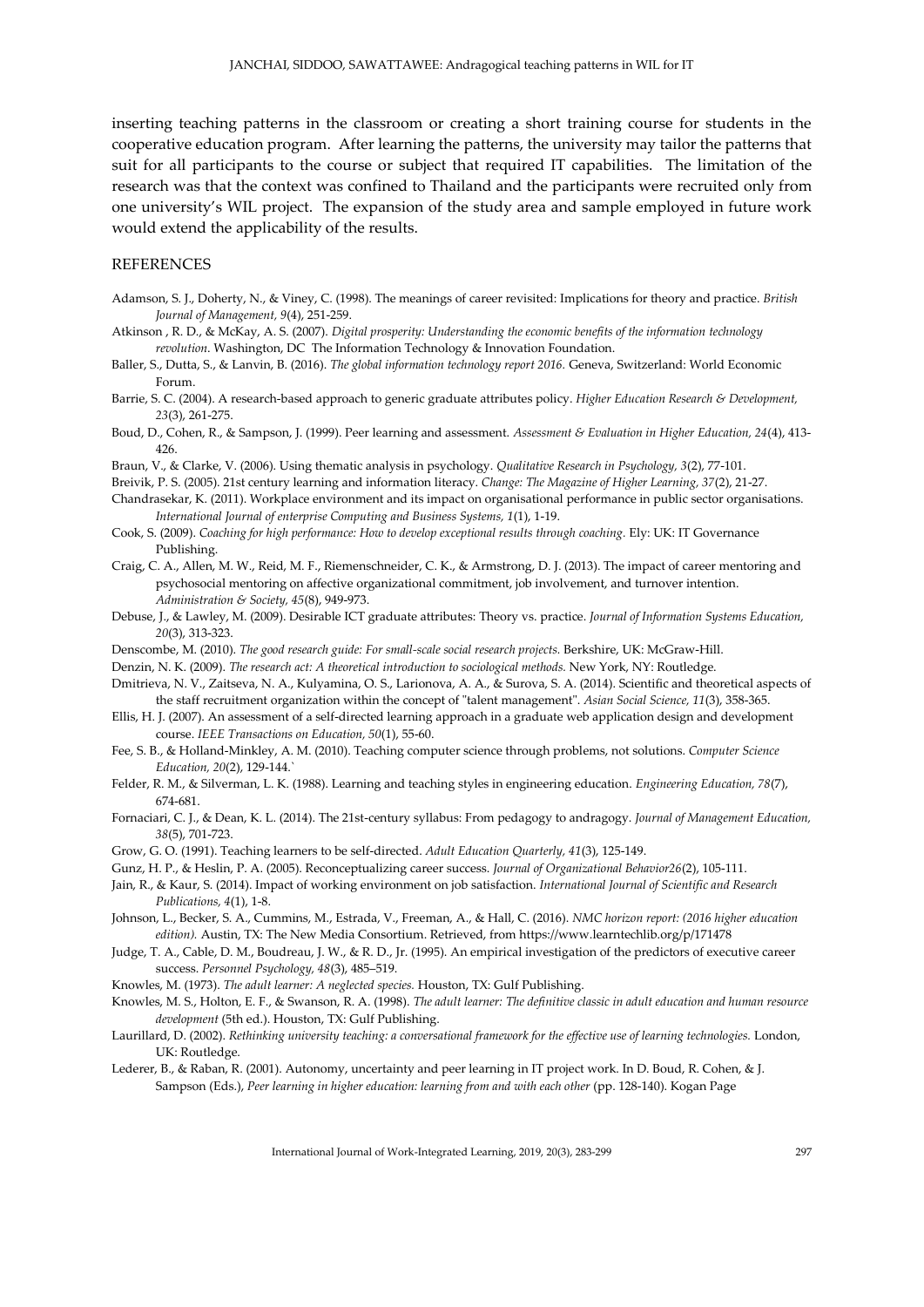Leonard, W. H. (2000). How do college students best learn science? *Journal of College Science Teaching, 29*(6), 385-388. Mathison, S. (1988). Why triangulate? *Educational Researcher, 17*(2), 13-17.

- Mckenzie, S., Coldwell-Neilson, J., & Palmer, S. (2017). Career aspirations and skills expectations of undergraduate IT students: Are they realistic? In R Walker & S Bedford*: Research and development in higher education: Curriculum transformation (Vol. 40)* (pp. 229-240). Sydney, Australia:Higher Education Research and Development Society of Australasia (HERDSA)..
- Md Saad, M. S., Robani, A., Jano, Z., & Majid, I. A. (2013). Employers' perception on engineering, information and communication technology (ICT) students' employability skills. *Global Journal of Engineering Education, 15*(1), 42-47.
- Merriam, S. B., & Brockett, R. G. (2011). *The profession and practice of adult education: An introduction.* John Wiley & Sons. Meyers, N. M., & Nulty, D. D. (2009). How to use (five) curriculum design principles to align authentic learning environments,
- assessment, students' approaches to thinking and learning outcomes. *Assessment & Evaluation in Higher Education, 34*(5), 565-577.
- Qenani, E., MacDougall, N., & Sexton, C. (2014). An empirical study of self-perceived employability: Improving the prospects for student employment success in an uncertain environment. *Active Learning in Higher Education, 15*(3), 199-213.
- Raymond, M. A., McNabb, D. E., & Matthaei, C. F. (1993). Preparing graduates for the workforce: The role of business education. *Journal of Education for Business, 68*(4), 202-206.
- Schunk, D. H. (1991). *Learning theories: An educational perspective.* New York, NY: Macmillan.
- Siddoo, V., Janchai, W., & Sawattawee, J. (2018). Systematic review of WIL for the digital economy. *International Journal of Work-Integrated Learning, 19*(4), 385-398.
- Siddoo, V., Sawattawee, J., Janchai, W., & Yodmongkol, P. (2017). Exploring the competency gap of IT students in Thailand: The employers 'view of an effective workforce. *Journal of Technical Education and Training, 9*(2), 1-15.
- Sixsmith, A., & Litchfield, A. (2010). Improving the learning of graduate attributes in the curriculum: A case-study in IT management. In *Proceedings of the Twelfth Australasian Conference on Computing Education-Volume 103* (pp. 155-164). Brisbane, Australia: Australian Computer Society, Inc..
- Sogunro, O. A. (2015). Motivating factors for adult learners in higher education. *International Journal of Higher Education, 4*(1), 22-37.
- Garousi, V., Petersen, K., & Ozkan, B. (2016). Challenges and best practices in industry-academia collaborations in software engineering: A systematic literature review. *Information and Software Technology, 79*, 106-127.
- Vihavainen, A., Paksula, M., & Luukkainen, M. (2011, March). Extreme apprenticeship method in teaching programming for beginners. In *SIGCSE '11 Proceedings of the 42nd ACM Technical Symposium on Computer Science Education* (pp. 93-98 ). Dallas, TX, USA: ACM.
- Wlodkowski, R. J., & Ginsberg, M. B. (2017). *Enhancing adult motivation to learn: A comprehensive guide for teaching all adults* (4 ed.). San Francisco, CA: Jossey-Bass.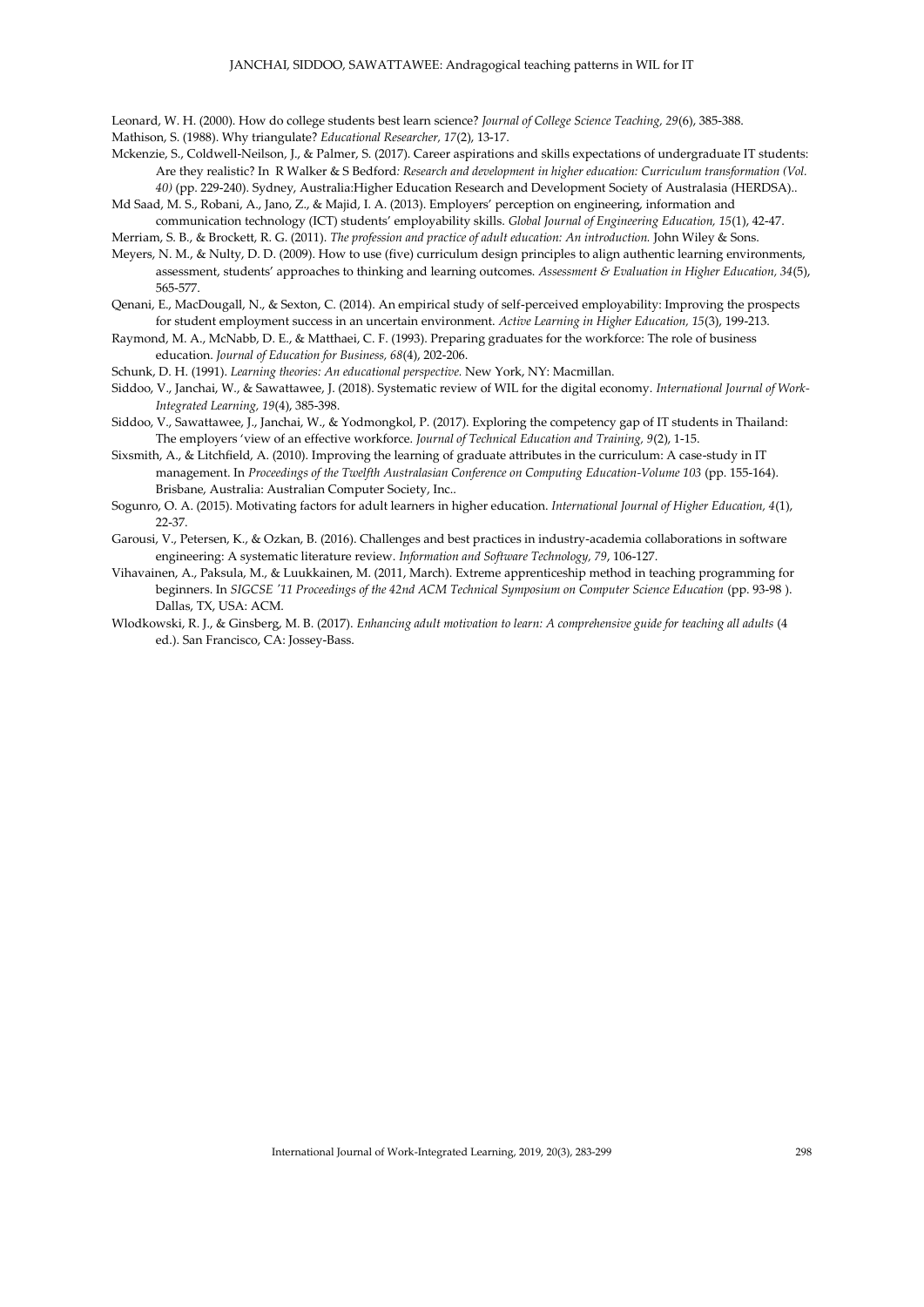| Participant     | Position                              | Industry<br>type           | Working    | Mentoring      |
|-----------------|---------------------------------------|----------------------------|------------|----------------|
|                 |                                       |                            | experience | experience     |
|                 |                                       |                            | (years)    | (years)        |
| P <sub>1</sub>  | IT Manager                            | IT                         | 17         | Yes $($ > 5)   |
| P <sub>2</sub>  | Senior System Administrator           | IT                         | 17         | Yes $($ >5 $)$ |
| P <sub>3</sub>  | Senior IT Staff                       | Non-IT                     | 20         | Yes $($ > 5)   |
| P <sub>4</sub>  | Senior System Analyst                 | IT                         | 10         | Yes $($ > 5)   |
| P <sub>5</sub>  | IT Manager/Founder                    | IT                         | 15         | Yes $($ > 5)   |
| P6              | IT Manager                            | IT                         | 20         | Yes $($ > 5)   |
| P <sub>7</sub>  | System Engineer                       | IT                         | 10         | Yes $(>5)$     |
| P8              | Senior Programmer                     | IT                         | 10         | Yes $(>5)$     |
| P <sub>9</sub>  | Senior System Administrator           | Non-IT                     | 17         | Yes $(>5)$     |
| P 10            | Senior Programmer                     | Non-IT                     | 10         | Yes $(>3)$     |
| P 11            | <b>Assistant Vice President</b>       | Non-IT                     | 20         | Yes $($ >5 $)$ |
| P 12            | IT Specialist                         | IT                         | 18         | Yes $(>5)$     |
| P 13            | IT Specialist                         | IT                         | 18         | Yes $(>5)$     |
| P 14            | <b>IT Project Manager</b>             | IT                         | 20         | Yes $(>5)$     |
| P 15            | Senior Graphic Designer               | IT                         | 12         | Yes $(>5)$     |
| P 16            | Project Manager                       | IT                         | 12         | Yes $(>5)$     |
| P 17            | Computer Technical Officer(expertise) | Non-IT                     | 20         | Yes $(>5)$     |
| P 18            | Chief of Board of Directors Section   | Non-IT                     | 20         | Yes $(>5)$     |
| P <sub>19</sub> | Senior System Analyst                 | $\ensuremath{\mathsf{IT}}$ | 20         | Yes $($ >5 $)$ |
| P 20            | IT manager                            | IT                         | 8          | Yes $($ > 5)   |
| P 21            | Software Engineer                     | Non-IT                     | 15         | Yes $($ > 5)   |
| P 22            | Senior System Analyst                 | Non-IT                     | 18         | Yes $($ >5 $)$ |
| P 23            | Senior System Analyst                 | Non-IT                     | 17         | Yes $($ >5 $)$ |
| P 24            | Senior System Analyst                 | Non-IT                     | 17         | Yes $($ >5 $)$ |
| P <sub>25</sub> | IT Technical and Sale Engineer        | IT                         | 17         | Yes $(>5)$     |
| P 26            | IT Manager                            | Non-IT                     | 17         | Yes $($ >5 $)$ |
| P 27            | Founder                               | IT                         | 20         | Yes $(>5)$     |
| P 28            | IT manager                            | Non-IT                     | 21         | Yes $($ >5 $)$ |
| P 29            | Senior Tester                         | Non-IT                     | 17         | Yes $(>5)$     |
| P 30            | Sale Manager                          | IT                         | 15         | Yes $(>5)$     |
| P 31            | Senior Programmer                     | IT                         | 5          | Yes $(>3)$     |
| P 32            | Senior Graphic Designer               | IT                         | 15         | Yes $(>5)$     |
| P 33            | Senior Programmer                     | IT                         | 5          | Yes $(>3)$     |
| P 34            | IT Manager                            | Non-IT                     | 10         | Yes $(>5)$     |

# APPENDIX A: Interviewee lists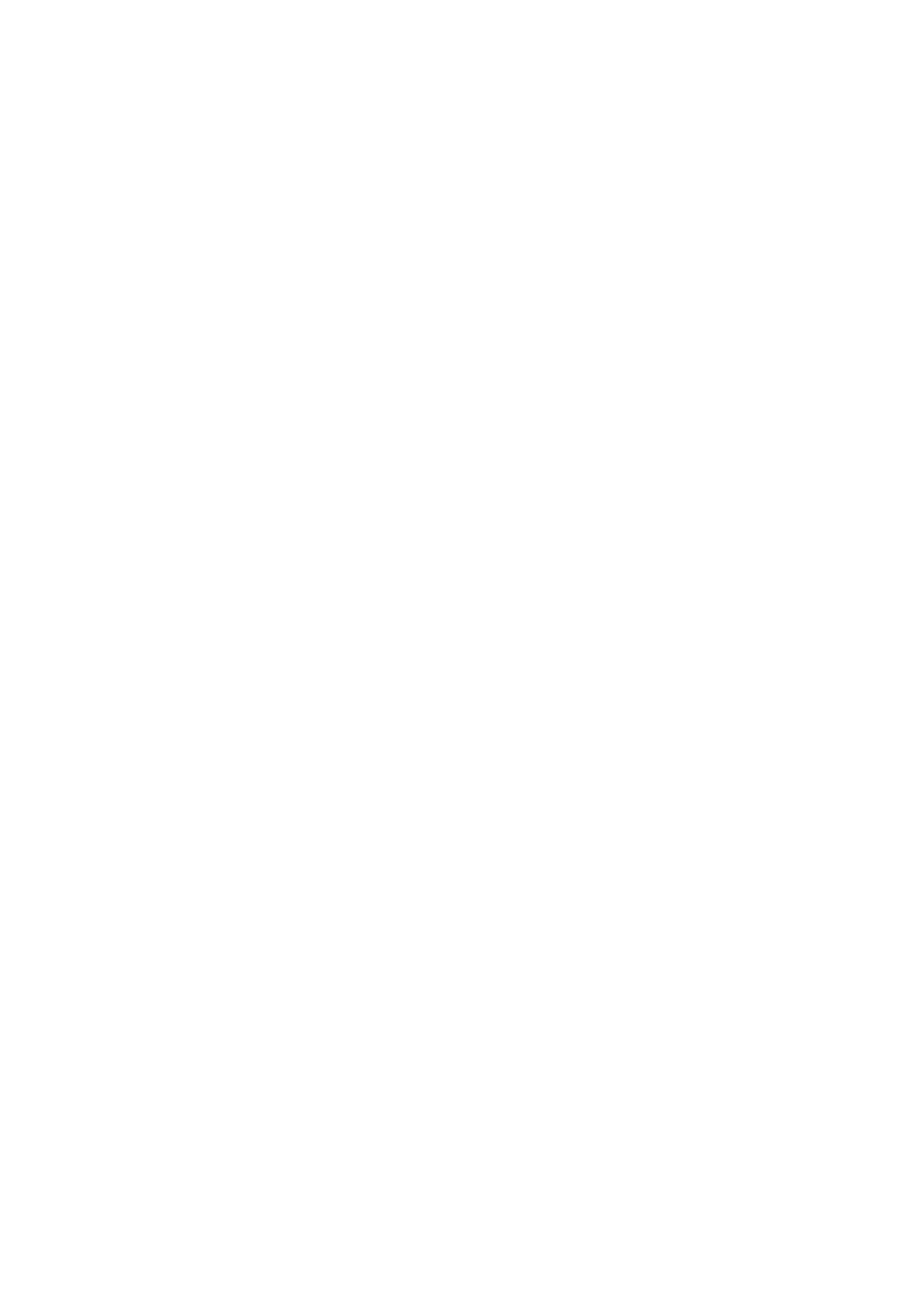

# **About the Journal**

The International Journal of Work-Integrated Learning (IJWIL) publishes double-blind peer-reviewed original research and topical issues dealing with Work-Integrated Learning (WIL). IJWIL first published in 2000 under the name of Asia-Pacific Journal of Cooperative Education (APJCE). Since then the readership and authorship has become more international and terminology usage in the literature has favored the broader term of WIL, in 2018 the journal name was changed to the International Journal of Work-Integrated Learning.

In this Journal, WIL is defined as "*an educational approach that uses relevant work-based experiences to allow students to integrate theory with the meaningful practice of work as an intentional component of the curriculum*". Defining elements of this educational approach requires that students engage in authentic and meaningful work-related task, and must involve three stakeholders; the student, the university, and the workplace. Examples of practice include off-campus, workplace immersion activities such as work placements, internships, practicum, service learning, and cooperative education (Co-op), and on-campus activities such as work-related projects/competitions, entrepreneurships, student-led enterprise, etc. WIL is related to, but not the same as, the fields of experiential learning, work-based learning, and vocational education and training.

The Journal's main aim is to enable specialists working in WIL to disseminate research findings and share knowledge to the benefit of institutions, students, co-op/WIL practitioners, and researchers. The Journal desires to encourage quality research and explorative critical discussion that leads to the advancement of effective practices, development of further understanding of WIL, and promote further research.

# **Types of Manuscripts Sought by the Journal**

Types of manuscripts sought by IJWIL is primarily of two forms; 1) *research publications* describing research into aspects of work-integrated learning and, 2) *topical discussion* articles that review relevant literature and provide critical explorative discussion around a topical issue. The journal will, on occasions, consider best practice submissions.

*Research publications* should contain; an introduction that describes relevant literature and sets the context of the inquiry. A detailed description and justification for the methodology employed. A description of the research findings - tabulated as appropriate, a discussion of the importance of the findings including their significance to current established literature, implications for practitioners and researchers, whilst remaining mindful of the limitations of the data. And a conclusion preferably including suggestions for further research.

*Topical discussion* articles should contain a clear statement of the topic or issue under discussion, reference to relevant literature, critical and scholarly discussion on the importance of the issues, critical insights to how to advance the issue further, and implications for other researchers and practitioners.

*Best practice and program description* papers. On occasions, the Journal also seeks manuscripts describing a practice of WIL as an example of best practice, however, only if it presents a particularly unique or innovative practice or was situated in an unusual context. There must be a clear contribution of new knowledge to the established literature. Manuscripts describing what is essentially 'typical', 'common' or 'known' practices will be encouraged to rewrite the focus of the manuscript to a significant educational issue or will be encouraged to publish their work via another avenue that seeks such content.

By negotiation with the Editor-in-Chief, the Journal also accepts a small number of *Book Reviews* of relevant and recently published books.